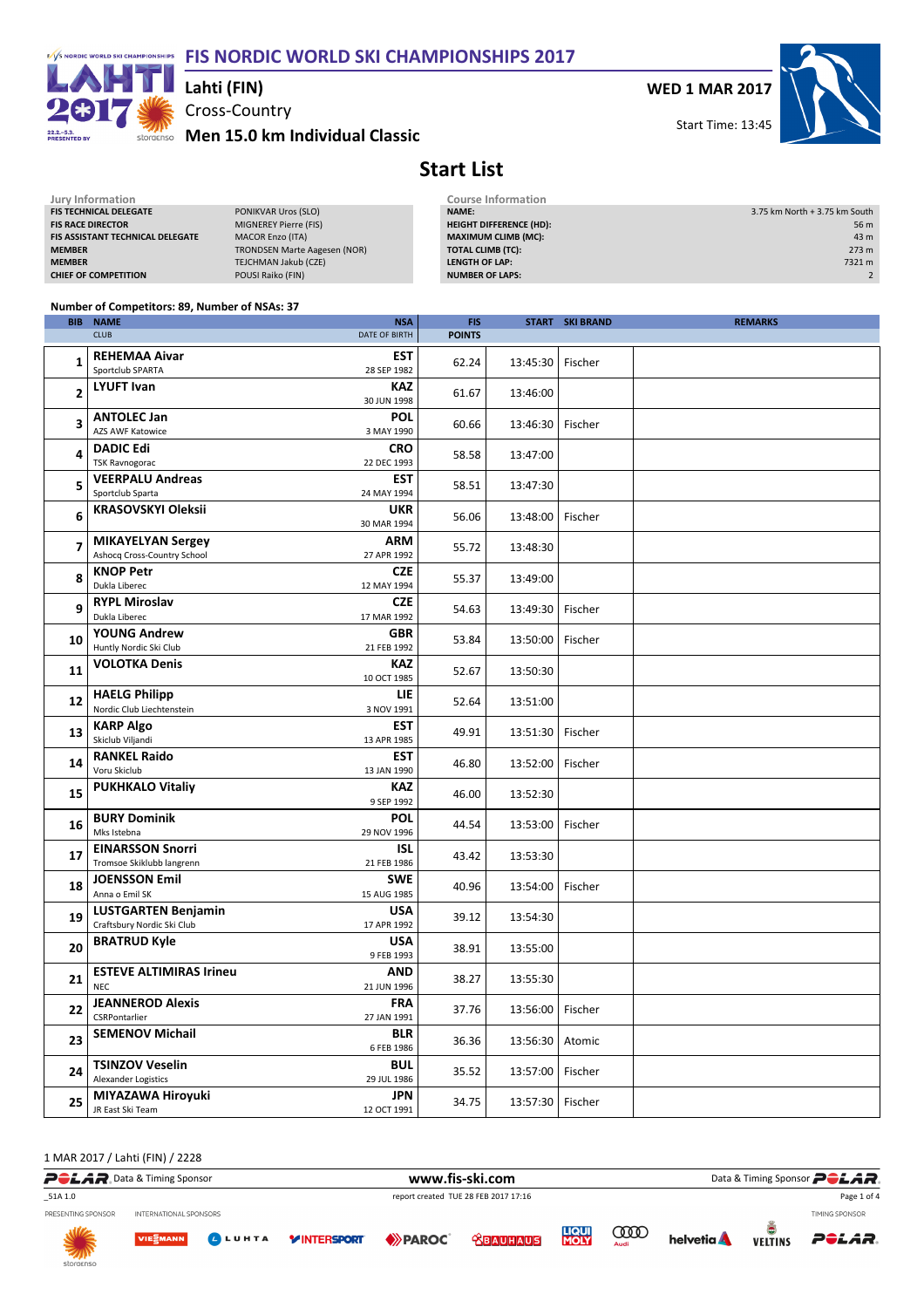

Lahti (FIN)

WED 1 MAR 2017



Cross-Country **Men 15.0 km Individual Classic** 

## Start List

| <b>BIB</b> | <b>NAME</b>                                                           | <b>NSA</b>                | <b>FIS</b>    |          | <b>START SKI BRAND</b> | <b>REMARKS</b>      |
|------------|-----------------------------------------------------------------------|---------------------------|---------------|----------|------------------------|---------------------|
|            | <b>CLUB</b>                                                           | DATE OF BIRTH             | <b>POINTS</b> |          |                        |                     |
| 26         | <b>BJORNSEN Erik</b><br>APU Nordic Ski Center                         | <b>USA</b><br>14 JUL 1991 | 32.45         | 13:58:00 | Rossignol              |                     |
| 27         | <b>SALVADORI Giandomenico</b><br><b>GRUPPO SCIATORI FIAMME GIALLE</b> | <b>ITA</b><br>8 OCT 1992  | 32.15         | 13:58:30 | Atomic                 |                     |
| 28         | <b>VOLZHENTSEV Stanislav</b><br>Dinamo                                | <b>RUS</b><br>28 OCT 1985 | 31.79         | 13:59:00 | Fischer                |                     |
| 29         | <b>POLTORANIN Alexey</b>                                              | <b>KAZ</b><br>29 APR 1987 | 27.02         | 13:59:30 | Fischer                |                     |
| 30         | <b>BAUER Lukas</b><br>Dukla Liberec                                   | <b>CZE</b><br>18 AUG 1977 | 26.64         | 14:00:00 | Fischer                |                     |
| 31         | <b>DOBLER Jonas</b><br><b>SC Traunstein</b>                           | <b>GER</b><br>4 MAY 1991  | 26.64         | 14:00:30 | Fischer                |                     |
| 32         | <b>NOECKLER Dietmar</b><br>G.S. FIAMME ORO MOENA                      | <b>ITA</b><br>29 SEP 1988 | 25.94         | 14:01:00 | Fischer                |                     |
| 33         | <b>BAUMANN Jonas</b><br>Tambo Spluegen                                | SUI<br>27 MAR 1990        | 25.76         | 14:01:30 | Atomic                 |                     |
| 34         | <b>JAKS Martin</b><br>Dukla Liberec                                   | <b>CZE</b><br>6 SEP 1986  | 25.67         | 14:02:00 | Rossignol              |                     |
| 35         | <b>BING Thomas</b><br>Rhoener WSV Dermbach                            | <b>GER</b><br>3 APR 1990  | 24.23         | 14:02:30 | Rossignol              |                     |
| 36         | <b>KERSHAW Devon</b><br>Onaping Falls Nordics Ski Club                | <b>CAN</b><br>20 DEC 1982 | 24.18         | 14:03:00 | Fischer                |                     |
| 37         | <b>BOEGL Lucas</b><br>SC Gaissach                                     | <b>GER</b><br>14 JUN 1990 | 24.17         | 14:03:30 |                        |                     |
| 38         | <b>JAUHOJAERVI Sami</b><br>Vuokatti Ski Team Kainuu                   | FIN<br>5 MAY 1981         | 23.90         | 14:04:00 | Oneway                 |                     |
| 39         | <b>KLAEBO Johannes Hoesflot</b><br>Byaasen II                         | <b>NOR</b><br>22 OCT 1996 | 23.23         | 14:04:30 | Fischer                |                     |
| 40         | <b>TURYSHEV Sergey</b><br>Ugra Svsm 2                                 | <b>RUS</b><br>23 JUN 1985 | 22.57         | 14:05:00 | Fischer                |                     |
| 41         | <b>TERENTJEV Stepan</b><br>Startas                                    | <b>LTU</b><br>16 MAY 1996 | 84.20         | 14:05:30 |                        |                     |
| 42         | <b>TOENSETH Didrik</b><br>Byaasen II                                  | <b>NOR</b><br>10 MAY 1991 | 3.53          | 14:06:00 | Fischer                |                     |
| 43         | <b>NEWELL Andrew</b><br><b>Stratton Mountain School</b>               | <b>USA</b><br>30 NOV 1983 | 83.67         | 14:06:30 | Fischer                |                     |
| 44         | <b>HALFVARSSON Calle</b><br>Saagmyra SK                               | <b>SWE</b><br>17 MAR 1989 | 12.65         | 14:07:00 | Fischer                |                     |
| 45         | POPA Raul Mihai<br>Pc Brasov                                          | <b>ROU</b><br>9 NOV 1997  | 83.45         | 14:07:30 |                        |                     |
| 46         | <b>LARKOV Andrey</b>                                                  | <b>RUS</b><br>25 NOV 1989 | 11.71         | 14:08:00 | Fischer                |                     |
| 47         | <b>SMITH Callum</b><br>Huntly Nordic Ski Club                         | GBR<br>12 OCT 1992        | 75.86         | 14:08:30 |                        |                     |
| 48         | <b>LEHTONEN Lari</b><br>Imatran Urheilijat                            | FIN<br>21 JUN 1987        | 22.33         | 14:09:00 |                        |                     |
| 49         | <b>STAREGA Maciej</b><br><b>UKS RAWA Siedlce</b>                      | <b>POL</b><br>31 JAN 1990 | 75.66         | 14:09:30 | Fischer                |                     |
| 50         | <b>MUSGRAVE Andrew</b><br>Huntly Nordic Ski Club/Roea IL              | <b>GBR</b><br>6 MAR 1990  | 11.89         | 14:10:00 | Salomon                |                     |
| 51         | YOLTUKHOVSKYY Oleg                                                    | <b>UKR</b><br>21 JUN 1987 | 74.77         | 14:10:30 |                        |                     |
| 52         | <b>OLSSON Johan</b><br>Stockviks SF                                   | <b>SWE</b><br>19 MAR 1980 | 23.83         | 14:11:00 | Fischer                | World Champion 2015 |
| 53         | <b>WESTGAARD Thomas Hjalmar</b>                                       | IRL<br>10 OCT 1995        | 70.60         | 14:11:30 |                        |                     |
| 54         | <b>RICKARDSSON Daniel</b><br>Hudiksvalls IF                           | <b>SWE</b><br>15 MAR 1982 | 11.52         | 14:12:00 | Fischer                |                     |

1 MAR 2017 / Lahti (FIN) / 2228

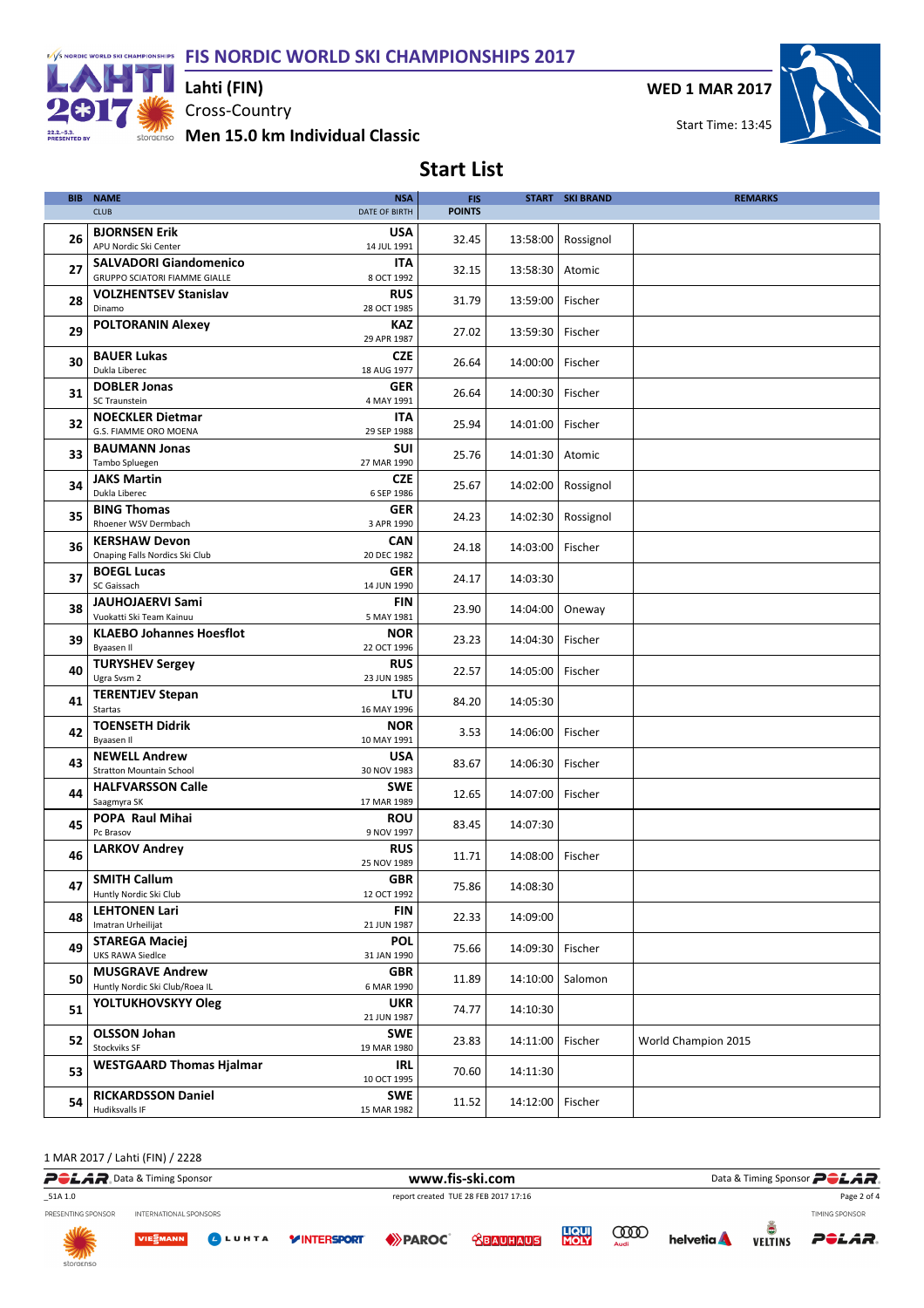

Cross-Country Lahti (FIN)

Men 15.0 km Individual Classic

WED 1 MAR 2017



# Start List

| <b>BIB</b> | <b>NAME</b>                                                                    | <b>NSA</b>                              | <b>FIS</b>    |                    | <b>START SKI BRAND</b> | <b>REMARKS</b> |
|------------|--------------------------------------------------------------------------------|-----------------------------------------|---------------|--------------------|------------------------|----------------|
|            | <b>CLUB</b>                                                                    | DATE OF BIRTH                           | <b>POINTS</b> |                    |                        |                |
| 55         | PEREKHODA Ruslan                                                               | <b>UKR</b><br>18 JUL 1987               | 67.93         | 14:12:30           | Fischer                |                |
| 56         | <b>DE FABIANI Francesco</b><br>C.S. ESERCITO                                   | ITA<br>21 APR 1993                      | 9.59          | 14:13:00           | Salomon                |                |
| 57         | <b>BIKSE Indulis</b><br>SS Arkadija                                            | LAT<br>15 SEP 1995                      | 67.39         | 14:13:30           | Fischer                |                |
| 58         | <b>BURMAN Jens</b><br>Aasarna IK                                               | <b>SWE</b><br>16 AUG 1994               | 11.94         | 14:14:00           | Fischer                |                |
| 59         | <b>CIOANCA Alin Florin</b><br><b>CSM Bistrita</b>                              | <b>ROU</b><br>1 APR 1995                | 67.00         | 14:14:30           |                        |                |
| 60         | <b>BESSMERTNYKH Alexander</b>                                                  | <b>RUS</b><br>15 SEP 1986               | 4.12          | 14:15:00           | Madshus                |                |
| 61         | <b>LIEDERER Niklas</b><br>WSV Ramsau a. Dachstein-Steiermark                   | <b>AUT</b><br>22 SEP 1991               | 66.94         | 14:15:30           | Atomic                 |                |
| 62         | <b>MANIFICAT Maurice</b><br>Douanes - SC Agy St Sigismond                      | <b>FRA</b><br>4 APR 1986                | 0.94          | 14:16:00           | Salomon                |                |
| 63         | <b>STADLOBER Luis</b><br>SC Sparkasse Radstadt-Salzburg                        | <b>AUT</b><br>23 JUL 1991               | 64.57         | 14:16:30           |                        |                |
| 64         | <b>NISKANEN livo</b><br>Vuokatti Ski Team Kainuu                               | FIN<br>12 JAN 1992                      | 10.18         | 14:17:00           | Rossignol              |                |
| 65         | <b>JOHNSGAARD Knute</b><br>Whitehorse CC Ski Club                              | <b>CAN</b><br>5 DEC 1992                | 64.47         | 14:17:30           | Fischer                |                |
| 66         | <b>DYRHAUG Niklas</b><br>Tydal IL                                              | <b>NOR</b><br>6 JUL 1987                | 3.79          | 14:18:00           | Fischer                |                |
| 67         | <b>COCKNEY Jesse</b><br>Foothills Nordic Ski Club                              | <b>CAN</b><br>26 JUL 1989               | 63.41         | 14:18:30           | Fischer                |                |
| 68         | <b>HEIKKINEN Matti</b><br>Vantaan Hiihtoseura                                  | <b>FIN</b><br>19 DEC 1983               | 0.50          | 14:19:00           | Salomon                |                |
| 69         | <b>ORLYK Andrii</b>                                                            | <b>UKR</b><br>6 MAR 1998                | 62.48         | 14:19:30           |                        |                |
| 70         | <b>SUNDBY Martin Johnsrud</b><br>Roea IL                                       | <b>NOR</b><br>26 SEP 1984               | 0.00          | 14:20:00           | Fischer                |                |
| 71         | <b>DURSUN Hamza</b>                                                            | <b>TUR</b><br>11 FEB 1994               | 84.49         | 14:20:30           |                        |                |
| 72         | <b>KONYA Adam</b><br>Veszpremi SE                                              | <b>HUN</b><br>19 DEC 1992               | 85.04         | 14:21:00           |                        |                |
| 73         | <b>BELLINGHAM Phillip</b><br>Birkebeiner Nordic Ski Club<br><b>KLISZ Pawel</b> | <b>AUS</b><br>24 FEB 1991<br><b>POL</b> | 86.92         | 14:21:30           |                        |                |
| 74         | <b>UKS RAWA Siedlce</b><br><b>SEGEC Andrej</b>                                 | 4 AUG 1992<br><b>SVK</b>                | 88.30         | 14:22:00           | Fischer                |                |
| 75         | SKI TEAM JASE LATKY<br><b>JAKELIUNAS Lukas</b>                                 | 24 MAY 1994<br>LTU                      | 91.30         | 14:22:30           |                        |                |
| 76         | Anyksciu KKSC - SK Viesulas<br><b>MOELLER Martin</b>                           | 9 JUN 1992<br><b>DEN</b>                | 94.77         | 14:23:00   Fischer |                        |                |
| 77         | <b>AYCICEK Omer</b>                                                            | 18 MAY 1980<br><b>TUR</b>               | 95.99         | 14:23:30           | Fischer                |                |
| 78         | <b>KLISEVICIUS Deividas</b>                                                    | 2 OCT 1995<br><b>LTU</b>                | 96.69         | 14:24:00           |                        |                |
| 79         | Ignalina KSC<br><b>STROLIA Tautvydas</b>                                       | 28 AUG 1997<br>LTU                      | 100.98        | 14:24:30           |                        |                |
| 80         | CitySkier<br><b>CHUCHUGANOV Yordan</b>                                         | 31 MAR 1995<br><b>BUL</b>               | 101.21        | 14:25:00           | Fischer                |                |
| 81         | Alexander Logistics<br><b>HULGAARD Lasse</b>                                   | 25 FEB 1996<br><b>DEN</b>               | 102.62        | 14:25:30           | Fischer                |                |
| 82         | Copenhagen Skiing club<br><b>CLUGNET James</b>                                 | 27 MAR 1991<br><b>GBR</b>               | 104.25        | 14:26:00           |                        |                |
| 83         |                                                                                | 4 DEC 1996                              | 136.43        | 14:26:30           |                        |                |

1 MAR 2017 / Lahti (FIN) / 2228